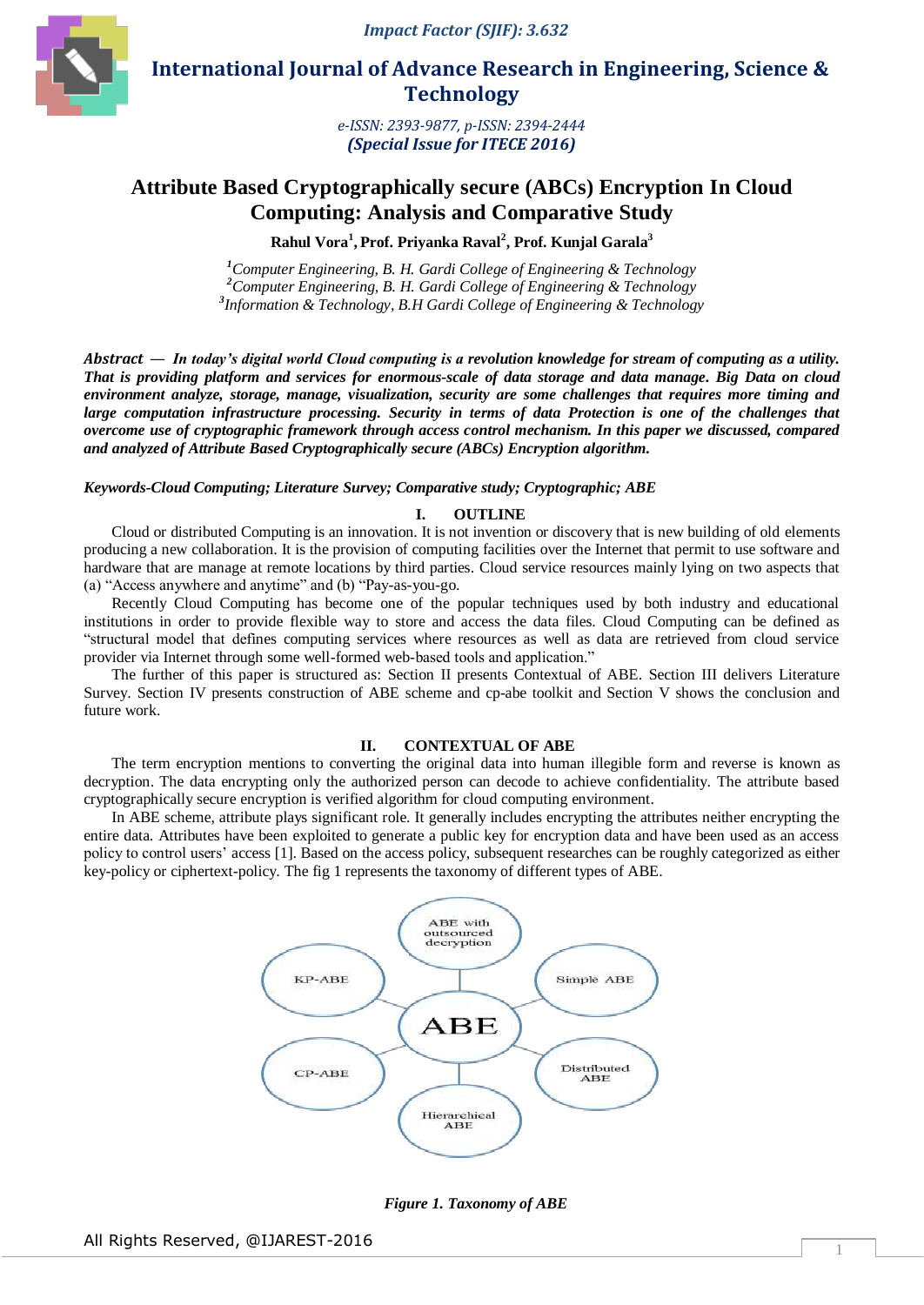The first KP-ABE scheme that allows any monotone access structures was proposed by Goyal et al. [2], and the first CP-ABE scheme was presented by Bethencourt et al. [3]. After that, several antiquity of ABE schemes were proposed as shown in figure 2.



*Figure 2. Antiquity of ABE*

KP-ABE: Key-Policy Attribute Based Encryption

CP-ABE: Ciphertext-Policy Attribute Based Encryption

FIBE : Fuzzy Identity Based Encryption

PRE : Proxy Re-Encryption

CL : Constant –Length

The cryptographic secure access control ensures that ABE technique is widely used in the Cloud Computing. Two main ABE schemes exist in the literature, namely: The Key Policy Attribute Based Encryption (KP-ABE) scheme and the Cipher-text Policy Attribute Based Encryption (CP-ABE) scheme as shown below:

#### **2.1 KP-ABE**

The Key-Policy Attribute Based Encryption (KP-ABE) is an ABE scheme where the access structure is embedded in the users' private keys, while the cipher-texts are labeled with attributes [4]. A user is able to decrypt a cipher-text if the latter attributes satisfy the access structure of the key [4]. Figure 3 shows the scheme of KP-ABE.

# **2.2 CP-ABE**

The Ciphertext-Policy Attribute-Based Encryption (CP-ABE) differs from KP-ABE in that the keys are used to describe the users' attributes and the policy defining who is able to decrypt data is embedded in the ciphertext [4]. Figure 4 shows the scheme of CP-ABE.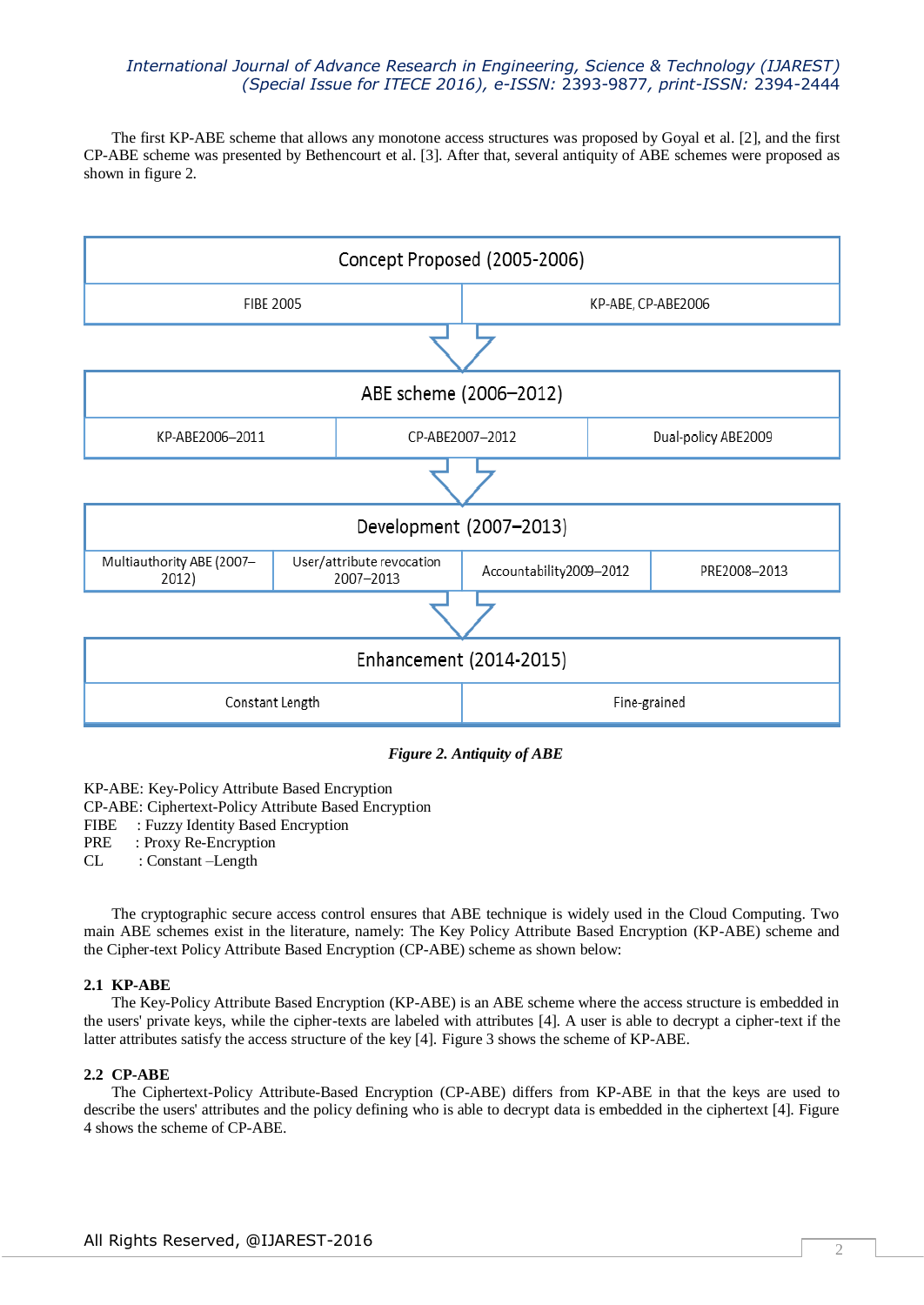

*Figure 3. Scheme of KP- ABE [4] Figure 4. Scheme of CP-ABE [4]*

#### **III. LITERATURE SURVEY**

Balamurugan et al. [6] discussed revenue of cloud computing as well as importance of encryption method in cloud critical application or server. Also described features of Attribute Based Encryption (ABE) such as delivers flexible access control with the help of different key management approaches, low-cost, easy and secure from others encryption techniques. Also described classification of cloud based High, Medium and low critical applications through different attributes such as timeliness, accuracy, security, privacy, etc. Also showed critical application chart that based on risk. They proposed simplified based ABE algorithm with the help of digital signature, private key, public key, hash function mapping, access structures and secret key functionalities. Also in that proposed algorithm 3 level security with dual authentication and secret key- private key matching concepts using hash function was there so quite difficult to hack it, so, if all 3 level was successfully executed then and then decrypt the original data and secure for user as well as CSP point of view.

Tebibel et al. [4] proposed to improve confidentiality of outsourced data and when search was performed over encrypted data, emphasizing access control on search result with the help of ACAS ( Access Control Aware Search) principle for personalized or multi user accessing data. Due to limits as Extra filer authority on the user side, trust mechanisms as well as maintenance and highly searching time were found in Kaci et al. (2014) proposed method, they proposed xSE-ACAS for reducing time, parallelization, multi keyword search and showed the advantages behind the used of two access control techniques performance. xSE-ABE model designed for ensuring access control on the result of searchable encryption to integrate SSE with ABE (CP-ABE) access policy. xSE-ACAS model designed for securing data outsourced to the cloud that known to be "honest-but-curious". Because search services behaves honestly but catch some confidential information of users. Also, that consider as multi keywords search and sequential search.

Horvath et al. [7] made ABE more effective for access control to storing data in the cloud and focused on access rights, key management, user revocation and different authorities. System was made feasible by removing or computational overhead from CSP or distributed over large number of users. To avoiding re-encryption of all cipher texts that access structure contain subset of attributes of the revoked user, proposed scheme that adds ID based user revocation feature to distributed CP-ABE for security and efficiency.

Here we study the no of research paper and then make the Literature survey table and comparative study table for the different techniques in ABE.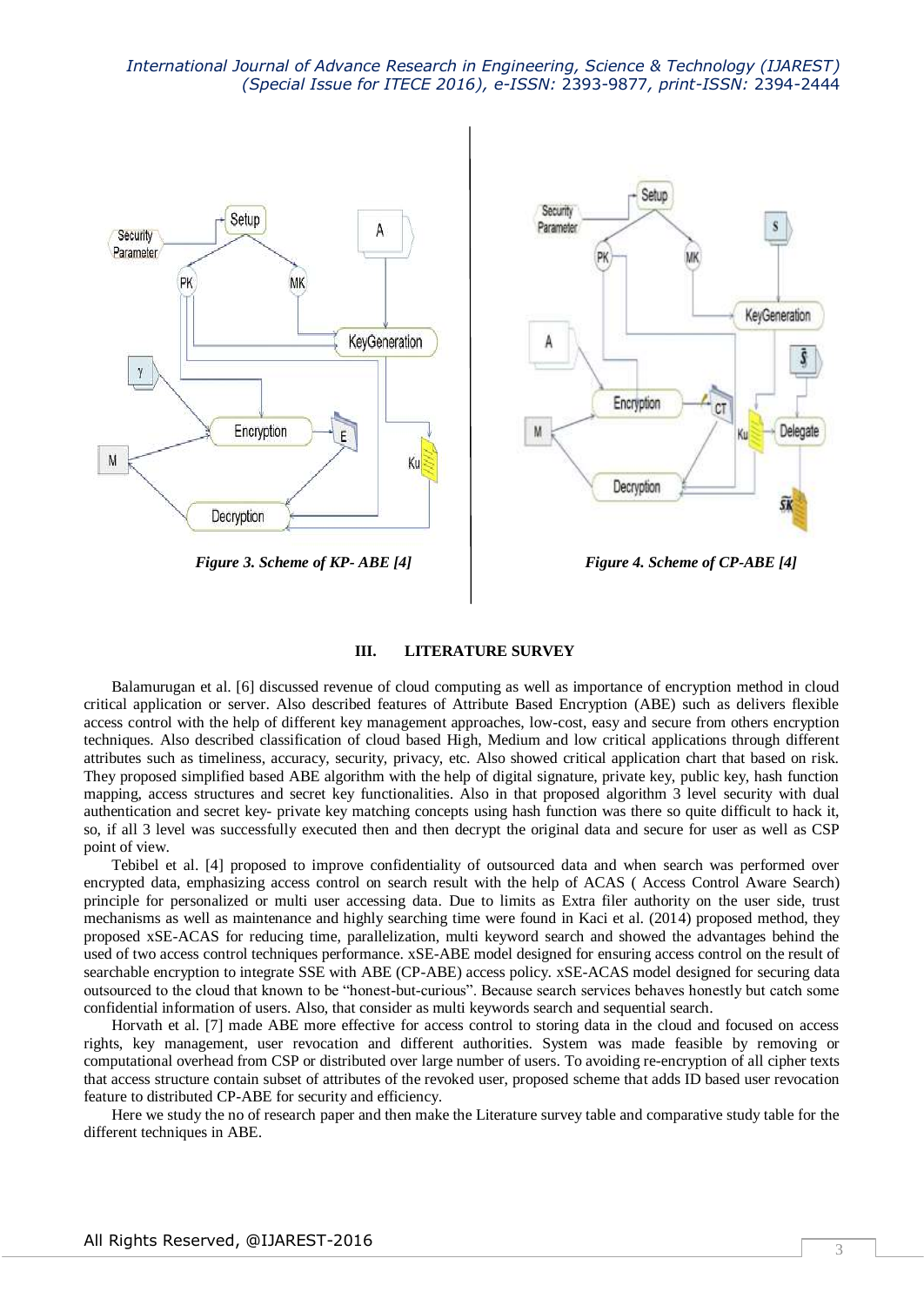| Ref   | <b>Paper Title</b>                                                                   | <b>Description &amp; Methods</b>                                                                                                                                                                                                | <b>Input Parameters</b>                                                                                                               | <b>Observed Technique</b>                                                                                                                                                                                                                                                                                 |  |
|-------|--------------------------------------------------------------------------------------|---------------------------------------------------------------------------------------------------------------------------------------------------------------------------------------------------------------------------------|---------------------------------------------------------------------------------------------------------------------------------------|-----------------------------------------------------------------------------------------------------------------------------------------------------------------------------------------------------------------------------------------------------------------------------------------------------------|--|
| no    |                                                                                      |                                                                                                                                                                                                                                 |                                                                                                                                       |                                                                                                                                                                                                                                                                                                           |  |
| [4]   | Parallel search over<br>encrypted data under<br>ABE on the Cloud                     | To improve confidentiality of<br>outsourced data and proposed xSE-<br>for<br>multi<br>keyword<br>ACAS<br>searching and xSE-ABE model                                                                                            | symmetric key K, Build Index<br>L                                                                                                     | "honest-but-curious" -search services                                                                                                                                                                                                                                                                     |  |
| $[5]$ | Fine-Grained Access<br>Control for Big Data<br>Based on CP-ABE in<br>Cloud Computing | To proposed novel access control<br>policy based on CP-ABE to<br>achieve<br>fine-grandees<br>and<br>effectively implemented operation<br>of user revocation                                                                     | PK, MK, M, SSK, New file<br>creation, New User Grant, User<br>Revocation                                                              | AND, Or, Not, Threshold, Preventing<br>Collusion, Data Confidentiality                                                                                                                                                                                                                                    |  |
| [6]   | Attribute<br>Enhanced<br>Based Encryption for<br>Cloud Computing.                    | To proposed simplified based ABE<br>algorithm with the help of digital<br>signature, private key, public key,<br>hash function mapping, access<br>structures<br>and<br>secret<br>key<br>functionalities.                        | PK, SK, Hash function H(x),<br>Digital Signature                                                                                      | Dual Authentication                                                                                                                                                                                                                                                                                       |  |
| $[7]$ | Attribute-Based<br>Encryption Optimized<br>for Cloud Computing                       | More effective for access control<br>to storing data in the cloud $\&$<br>focused on access rights, key<br>management, user revocation and<br>different authorities.                                                            | <b>Linear Secret Sharing Schemes</b><br>$(LSSS)$ ,<br>Global<br>$Setup(\lambda)$ ,<br>Central Authority Setup(GP)                     | prevent collusion attacks, identity-<br>based user revocation in multiauth.<br><b>CP-ABE</b>                                                                                                                                                                                                              |  |
| [8]   | A Novel approach for<br>CP-ABE<br>searchable<br>with<br>hidden<br>Ciphertext-policy  | To Proposed to new searchable<br>CP-ABE scheme that allows the<br>authorized user to check whether<br>the ciphertext contains specific set<br>of keywords or not Test multiple<br>keywords searching and collusion<br>resistant | Discrete Logarithm Problem -<br>$a \in Zp$ , DBDH assumption,<br>Access<br>structure,<br>GenToken(MSK,K),<br>Encrypt_KS(MPK, CT, KW): | AND gate with negative attributes and<br>wildcard                                                                                                                                                                                                                                                         |  |
| [9]   | Self-contained<br>Data<br>Protection<br>Scheme<br><b>Based on CP-ABE</b>             | They proposed to Extended CP-<br>ABE (ECP-ABE) schemes that<br>ABAC<br>policies<br>express<br>any<br>represented<br>by<br>arithmetic<br>comparison and added some extra<br>logical expression as NOT, <,>                       | PK, MK, M, exp(N.O.V), i.e.<br>"attribute<br>name<br>operator<br>attribute value"                                                     | AND, OR, NOT, < $\leq$ , $\geq$ , $\leq$ , $\geq$ , $\leq$ , $\geq$ , $\leq$ , $\geq$ , $\leq$ , $\geq$ , $\leq$ , $\geq$ , $\leq$ , $\geq$ , $\leq$ , $\geq$ , $\leq$ , $\geq$ , $\leq$ , $\geq$ , $\leq$ , $\geq$ , $\leq$ , $\geq$ , $\leq$ , $\geq$ , $\leq$ , $\geq$ , $\leq$ , $\ge$<br>) operators |  |

# *Table 1. Literature Survey*

| Parame<br>ter<br>Ref.<br>Papers                                                                                                                                                                                                                                | <b>Basic</b><br>Idea<br>(BDCC) | Confidentiality          | <b>Security</b>          | <b>Efficiency</b>        | Comp.<br>Over<br>head    | Revocation               | <b>Flexibility</b>       | Mul.<br>Auth.            | searching                |
|----------------------------------------------------------------------------------------------------------------------------------------------------------------------------------------------------------------------------------------------------------------|--------------------------------|--------------------------|--------------------------|--------------------------|--------------------------|--------------------------|--------------------------|--------------------------|--------------------------|
|                                                                                                                                                                                                                                                                | Y                              | $\overline{\phantom{a}}$ | $\overline{\phantom{a}}$ | $\sim$                   | $\overline{\phantom{a}}$ | $\overline{\phantom{a}}$ | $\overline{\phantom{a}}$ | $\overline{\phantom{a}}$ |                          |
|                                                                                                                                                                                                                                                                | $\sim$                         | $\mathbf Y$              | $\overline{\phantom{a}}$ | $\overline{\phantom{a}}$ | $\overline{\phantom{a}}$ | $\overline{\phantom{a}}$ | $\overline{\phantom{a}}$ | $\overline{\phantom{a}}$ | $\mathbf Y$              |
| $[5]$                                                                                                                                                                                                                                                          | $\overline{\phantom{a}}$       | $\overline{\phantom{a}}$ | $\overline{\phantom{a}}$ | $\overline{\phantom{a}}$ | $\mathbf Y$              | Y                        | $\overline{\phantom{a}}$ | $\overline{\phantom{a}}$ |                          |
| [6]                                                                                                                                                                                                                                                            | $\overline{\phantom{a}}$       | $\overline{\phantom{a}}$ | Y                        | $\overline{\phantom{a}}$ | $\overline{\phantom{a}}$ | $\overline{\phantom{a}}$ | $\overline{\phantom{a}}$ | $\overline{\phantom{a}}$ | $\overline{\phantom{a}}$ |
| $[7] \centering% \includegraphics[width=1.0\textwidth]{images/TrDiC-Architecture.png} \caption{The 3D (top) and the 4D (bottom) of the 3D (bottom) and the 4D (bottom) of the 3D (bottom) and the 4D (bottom) of the 3D (bottom).} \label{TrDiC-Architecture}$ | $\overline{\phantom{a}}$       | Y                        | $\overline{\phantom{a}}$ | $\overline{\phantom{a}}$ | $\overline{\phantom{a}}$ | Y                        | Y                        | $\overline{\phantom{a}}$ |                          |
| [8]                                                                                                                                                                                                                                                            | $\overline{\phantom{a}}$       | $\overline{\phantom{a}}$ | Y                        | Y                        | $\overline{\phantom{a}}$ | $\overline{\phantom{a}}$ | $\overline{\phantom{a}}$ | $\overline{\phantom{a}}$ | $\mathbf Y$              |
|                                                                                                                                                                                                                                                                | $\overline{\phantom{a}}$       | $\overline{\phantom{a}}$ | $\overline{\phantom{a}}$ | Y                        | $\overline{\phantom{a}}$ | $\overline{\phantom{a}}$ | $\overline{\phantom{a}}$ | $\overline{\phantom{a}}$ | ٠                        |
| $[10]$                                                                                                                                                                                                                                                         | $\overline{\phantom{a}}$       | $\overline{\phantom{0}}$ | $\overline{\phantom{a}}$ | $\mathbf Y$              | $\overline{\phantom{a}}$ | $\overline{\phantom{a}}$ | $\overline{\phantom{a}}$ | $\overline{\phantom{a}}$ |                          |
| $[11]$                                                                                                                                                                                                                                                         | $\overline{\phantom{a}}$       | ٠                        | $\mathbf Y$              | $\mathbf Y$              | $\overline{\phantom{a}}$ | $\overline{\phantom{a}}$ | $\overline{\phantom{a}}$ | $\overline{\phantom{a}}$ | ٠                        |
| $[12]$                                                                                                                                                                                                                                                         | $\overline{\phantom{a}}$       | $\overline{\phantom{a}}$ | Y                        | $\sim$                   | $\overline{\phantom{a}}$ | $\overline{\phantom{a}}$ | $\overline{\phantom{a}}$ | $\mathbf Y$              |                          |
| $[13]$                                                                                                                                                                                                                                                         | $\sim$                         | ٠                        | Y                        | Y                        | $\sim$                   | $\overline{\phantom{a}}$ | $\overline{\phantom{a}}$ | $\sim$                   | $\overline{\phantom{a}}$ |
| $[14]$                                                                                                                                                                                                                                                         | $\overline{\phantom{a}}$       | $\overline{\phantom{a}}$ | Y                        | $\overline{a}$           | $\overline{\phantom{a}}$ | $\overline{\phantom{a}}$ | $\overline{\phantom{a}}$ | $\overline{\phantom{a}}$ |                          |

*Table 2. Comparative Study*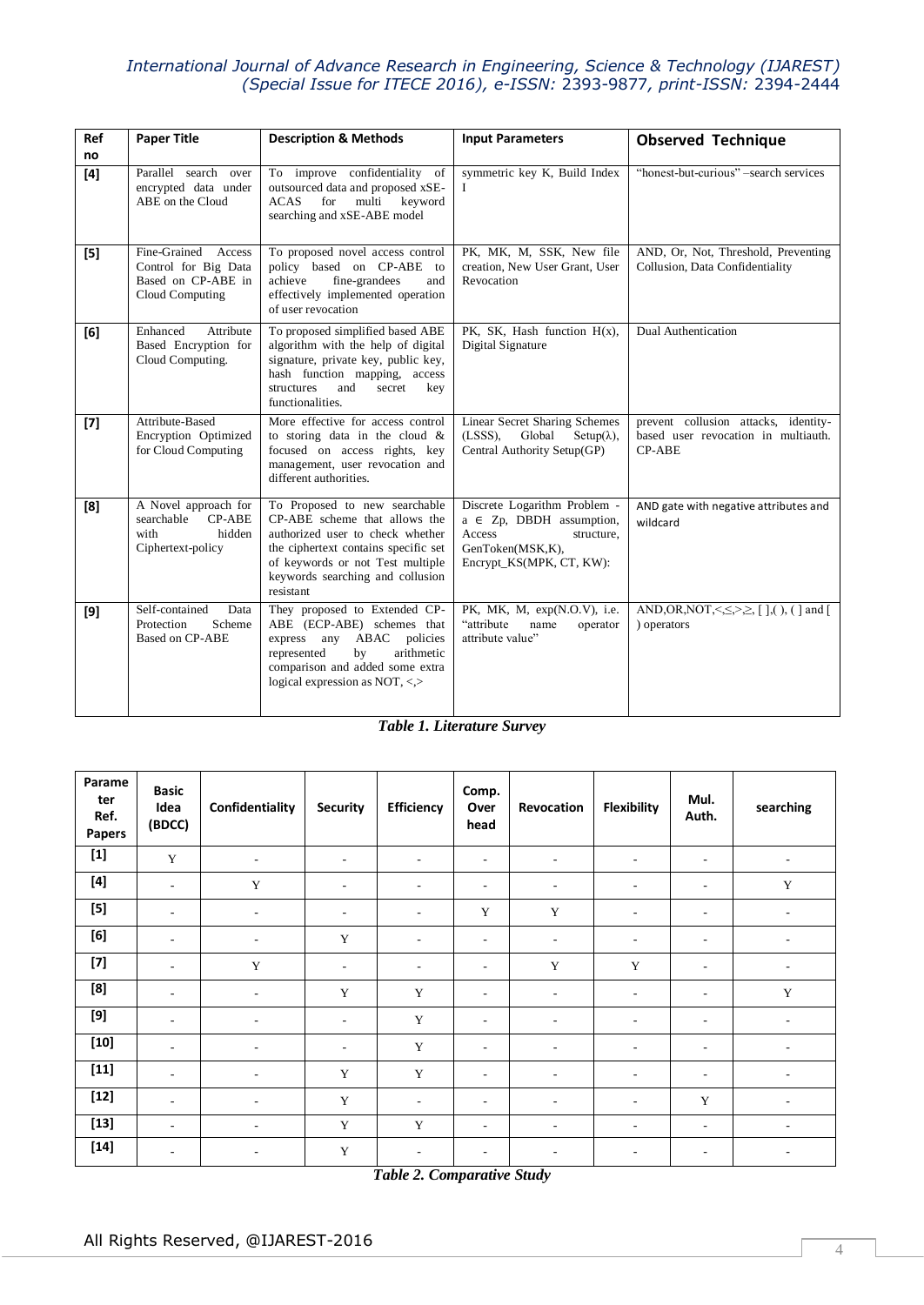# **IV. CONSTRUCTION OF ABE SCHEME**

# **4.1 Preliminaries**

**4.1.1 Bilinear Maps:** Let G1,G2,GT be cyclic (multiplicative) groups of order p, where p is a prime. Let g1 be a generator of G1, and g2 be a generator of G2. Then e:  $G1 \times G2$ ! GT is a bilinear map if it has the following properties:

1. Bilinearity: for all u 2 G1, v 2 G2 and a, b 2 Zp, we have  $e(ua, vb) = e(u, v)ab$ .

2. Non-degeneracy:  $e(g, h)$  != 1.Usually,  $G1 = G2 = G$ . G is called a bilinear group if the group operation and the bilinear map e are both efficiently computable.

- **4.1.2** Access Structure: Let  $\{P1, P2, \ldots, Pn\}$  be a set of parties. A collection  $A \subseteq 2\{P1, P2, \ldots, Pn\}$  is monotone if ∀B,C : if B ∈ A and B ⊆ C then C ∈ A. An access structure (respectively, monotone access structure) is a collection (respectively, monotone collection) A of non-empty subsets of  $\{P1, P2, \ldots, Pn\}$ , i.e., A ⊆  $2\{P1,P2,...,Pn\}\{\emptyset\}$ . The sets in A are called the authorized sets, and the sets in A are called the unauthorized sets.
- **4.1.3 Fundamental Algorithm:** An ciphertext-policy attribute based encryption scheme consists of four fundamental algorithms: Setup, Encrypt, KeyGen, and Decrypt. In addition, we allow for the option of a fifth algorithm Delegate.
	- $\triangleright$  **Setup (PK,MK)** The setup algorithm takes no input other than the implicit security parameter. It outputs the public parameters PK and a master key MK.
	- Encrypt (PK,M,A). The encryption algorithm takes as input the public parameters PK, a message M, and an access structure A over the universe of attributes. The algorithm will encrypt M and produce a ciphertext CT such that only a user that possesses a set of attributes that satisfies the access structure will be able to decrypt the message. We will assume that the ciphertext implicitly contains A.
	- **Key Generation (MK,S).** The key generation algorithm takes as input the master key MK and a set of attributes S that describe the key. It outputs a private key SK.
	- $\triangleright$  **Decrypt(PK,CT,SK).** The decryption algorithm takes as input the public parameters PK, a ciphertext CT, which contains an access policy A, and a private key SK, which is a private key for a set S of attributes. If the set S of attributes satisfies the access structure A then the algorithm will decrypt the ciphertext and return a message M.
	- **Delegate(SK, ~ S).** The delegate algorithm takes as input a secret key SK for some set of attributes S and a set  $S^{\sim} \subseteq S$ . It output a secret key S<sup> $\sim$ </sup>K for the set of attributes  $\sim$  S.

# **4.2 Simulation Tool**

To Modified CP-ABE scheme and after that algorithm testing purpose, below tool required for the simulation as :

- **Cpabe toolkit –** For install this tool firstly we required below 3 packages as:
	- **1. Gmp library**
	- **2. Pbc (Pairing based cryptography) library**
	- **3. Libbswabe**

# **V. CONCLUSION AND FUTURE WORK**

On the basis of Analysis, Literature reviews, survey and working simulation process conclude that regarding security in cloud environment still need to be some appropriate changes with help of CP-ABE parameter and access mechanism. Also improving data protection and decrease computational overhead and complexity.

# **Future Work:**

 $\checkmark$  Use BYOK concept for addition security.

### **REFERENCES**

- [1] L. PANG, J. YANG, AND Z. JIANG, "A SURVEY OF RESEARCH PROGRESS AND DEVELOPMENT TENDENCY OF ATTRIBUTE-BASED ENCRYPTION.," SCI. WORLD J., VOL. 2014, P. 13, 2014.
- [2] Goyal, O. Pandey, A. Sahai, and B. Waters, "Attribute-based Encryption for Fine-grained Access Control of Encrypted Data," Proc. 13th ACM Conf. Comput. Commun. Secur., pp. 89–98, 2006.
- [3] J. Bethencourt, A. Sahai, and B. Waters, "Ciphertext-policy attribute-based encryption," Proc. IEEE Symp. Secur. Priv., pp. 321–334, 2007.